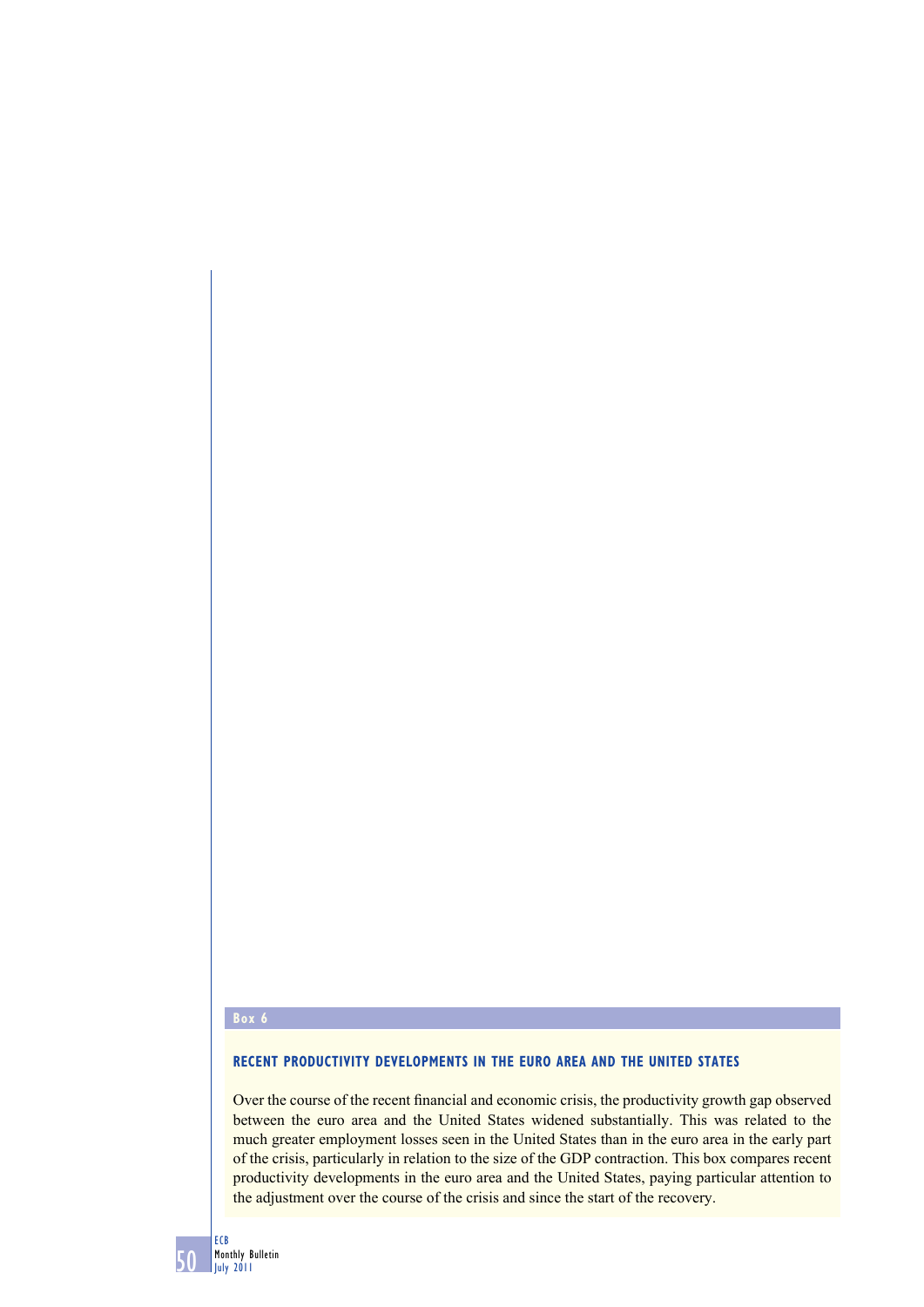### **ECONOMIC AND MONETARY DEVELOPMENTS**

Output, demand and the labour market

#### **Overview of recent productivity developments**

For the euro area, the onset of recession heralded a sharp decline in aggregate productivity, with productivity growth per person employed falling by a record  $4.0\%$ , year on year, in the first quarter of 2009, according to national accounts data. Hourly productivity fell less steeply, as flexible working-time arrangements and crisis measures in many euro area countries (such as short-time work in Germany) helped euro area firms adjust working hours rather than headcount employment over the course of the recession.<sup>1</sup> Since then, consecutive quarterly releases have shown ongoing improvements in productivity growth, with positive year-on-year growth observed since the fourth quarter of 2009. As of the first quarter of 2010, year-on-year productivity growth in the euro area has averaged 2.2% when measured in terms of persons employed and 1.4% when measured per hour worked (see Chart A).

In the United States, by contrast, the adjustment in labour input seen over the course of the recession relied more heavily on employment shedding (rather than on adjustments in hours worked of incumbent workers), which helped to support productivity – in both per person and per hour terms – to a greater degree than in the euro area. As output began to recover, continuing heavy job losses in the United States led to a particularly strong rebound in rates of productivity growth in the early part of the recovery. More recently, US productivity growth has moderated substantially, to the extent that – whether measured in terms of persons employed or hours worked – since the fourth quarter of 2010, rates of productivity growth have appeared similar in the two economies. However, this observed similarity masks important differences in the cyclical dynamics of productivity developments since the beginning of the recovery.

1 For more details on the crisis measures used over the course of the recession, see the article entitled "Labour market adjustments to the recession in the euro area" in the July 2010 issue of the *Monthly Bulletin*.

#### **Chart A Labour productivity growth in the euro area and the United States** (annual percentage changes) euro area ..... United States **a) Labour productivity per person employed b) Labour productivity per hour worked** -4 -3 -2 -1  $\Omega$ 1 2 3 4 5 6 -4 -3 -2 -1 0 1 2 3 4 5 6 2001 2003 2005 2007 2009 -4 -3 -2 -1  $\theta$ 1 2 3 4 5 6 -4 -3 -2 -1  $\Omega$ 1 2 3 4 5 6 2001 2003 2005 2007 2009

Sources: Eurostat, OECD, US Bureau of Labor Statistics and ECB calculations. Note: In the case of the United States, resident civilian employment has been used to obtain productivity developments. Latest observations refer to the first quarter of 2011.



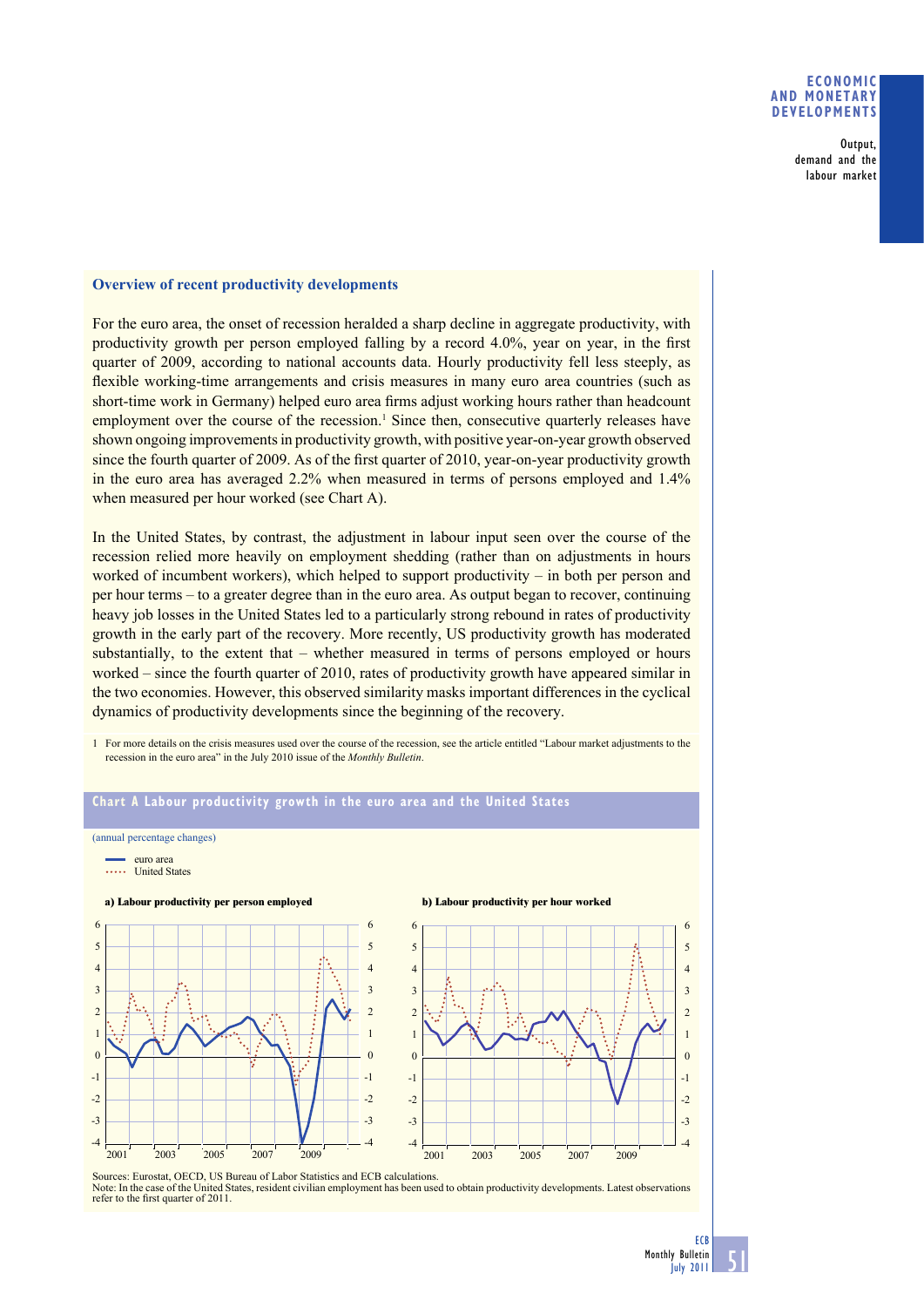# **Two distinct paths of labour market adjustment**

In order to be able to make a proper comparison of productivity developments at a similar stage in the recovery process, Chart B shows the rates of growth for each of the components of productivity growth around the start of the recovery (defined as the first quarter of positive yearon-year GDP growth). The relevant periods are thus the first quarter of 2010 for the euro area and the final quarter of 2009 for the United States.

Chart B shows that, despite a higher initial rebound in GDP growth at the onset of the recovery, job shedding continued for somewhat longer – and to a greater degree – in the United States than in the euro area. In the euro area, total hours worked adjusted virtually contemporaneously to the increase in activity – initially largely through an increase in hours worked per person, and more recently as a consequence of modest employment growth. By contrast, total hours worked continued to decline in the United States even at the start of the recovery (throughout the final quarter of 2009 and the first quarter of 2010), as increases in hours worked per person by the incumbent workforce were more than offset by continuing job losses. These developments help to explain the marked increases in US productivity growth seen at the beginning of the recovery, particularly in terms of hours worked. However, as the recovery has progressed, employment and total hours



**Chart B Euro area and US growth in GDP, total hours worked, employment and hours worked per person employed**

52